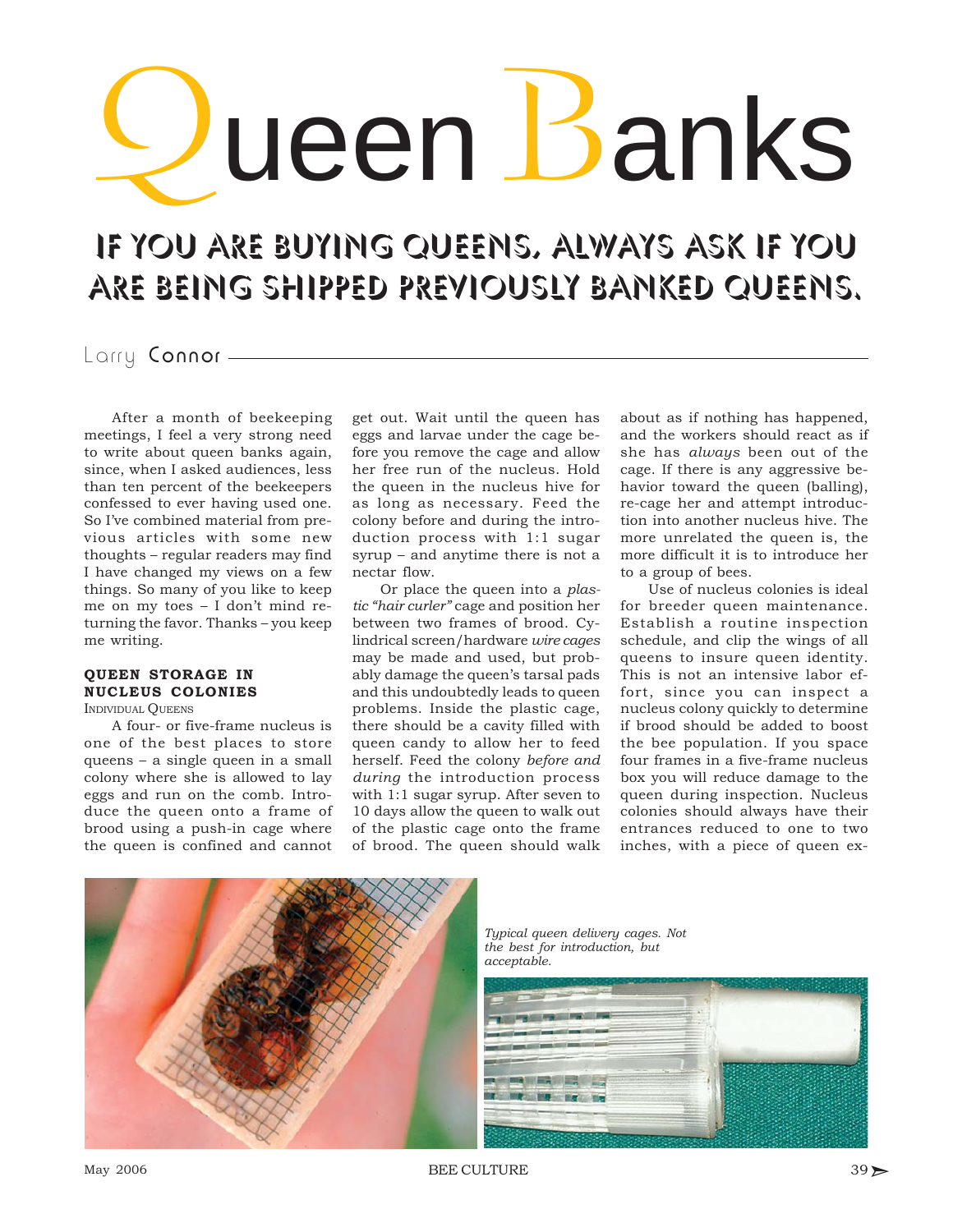



*Plastic push-in cages are easy to use, effective, safe for the queen, and inexpensive insurance.*

cluder placed at the entrance if the queen is really important, or if there are invading African swarms in your neighborhood. A robbing screen may be needed in some areas, since strong colonies find nucleus colonies easy prey and set up robbing behavior – remember to consider this colony queenless if the queen is special (expensive) or at all inbred.

#### NUCLEUS COLONY USED TO STORE A SMALL GROUP OF **OUEENS**

The five-frame nucleus may be used to store and even transport moderate numbers of queens (mated or virgin). To make up a small nucleus sized queen bank, do it much the same as if you were making a strong increase nucleus. Select two or three nice frames of worker brood where bees are emerging – your goal is to have plenty of young nurse bees in this hive to care for the queens. Use two full frames (85% or more brood), or three partial frames (50-60% brood), plus a frame each of pollen and honey.

Place an empty five-frame nuc shell over the hive and use it to house a jar of sugar syrup. Continuously feed 1:1 sugar syrup with medication (Fumagillin) to prevent

*Nosema apis* from growing in the midguts of the bees, including the queens. We know that *Nosema*-infected queens lay fewer eggs and are superceded earlier than uninfected queens. The feeding also keeps the queens well fed and sometimes will continue to lay eggs in the cages – a sign of good queen storage conditions.

The five-frame queen bank is a suitable place to store up to 30 queens and transport them to remote sites for introduction. The queens are less likely to be stressed in such a bank, and if you do not use them all they are well protected. To move the bank, screen the entrance and remove the feed shell. If you plan ahead, you may open vent ports on the side of the box for ventilation. Several cardboard nucleus boxes on the market have these ventilation features built in for your  $11S<sub>e</sub>$ 

Carefully maintain the queen holder. At least once a week inspect all frames for queen cells (the last thing you want is a mated queen to start laying in this box, for all the confined queens will die). Remove frames of brood that have emerged and replace them with fresh brood frames. After a month, you may

want to relocate the holder a few feet away so the older field bees will return to a dummy hive you set up for them. This keeps only young nurse bees in the queen holder.

#### **QUEEN STORAGE IN STAN-DARD SIZED COLONIES**

A full sized queen bank is run much like a cell builder used to finish cell construction in a queen rearing operation. A young, vigorous queen is kept in an eight- or 10 frame hive body. Every week the open brood she has produced is moved to a second box above a queen excluder. If the queen is not seen, the brood should be gently shaken or brushed to remove enough bees to eliminate the chance of transferring the queen into the queen bank. Move empty brood frames to the bottom hive body – extracted if filled with nectar or syrup

Queen-holding frames should alternate between frames of open brood. As in the nuclei, these cages may be made of plastic or another material, keeping in mind the problem of possible damaged footpads in metal screen cages.

There may be 30 to 60 queens stored in one queen holding frame,

*The modified hair curler cell protectors on a frame holder. Without them, you could lose a whole bunch of queens.*



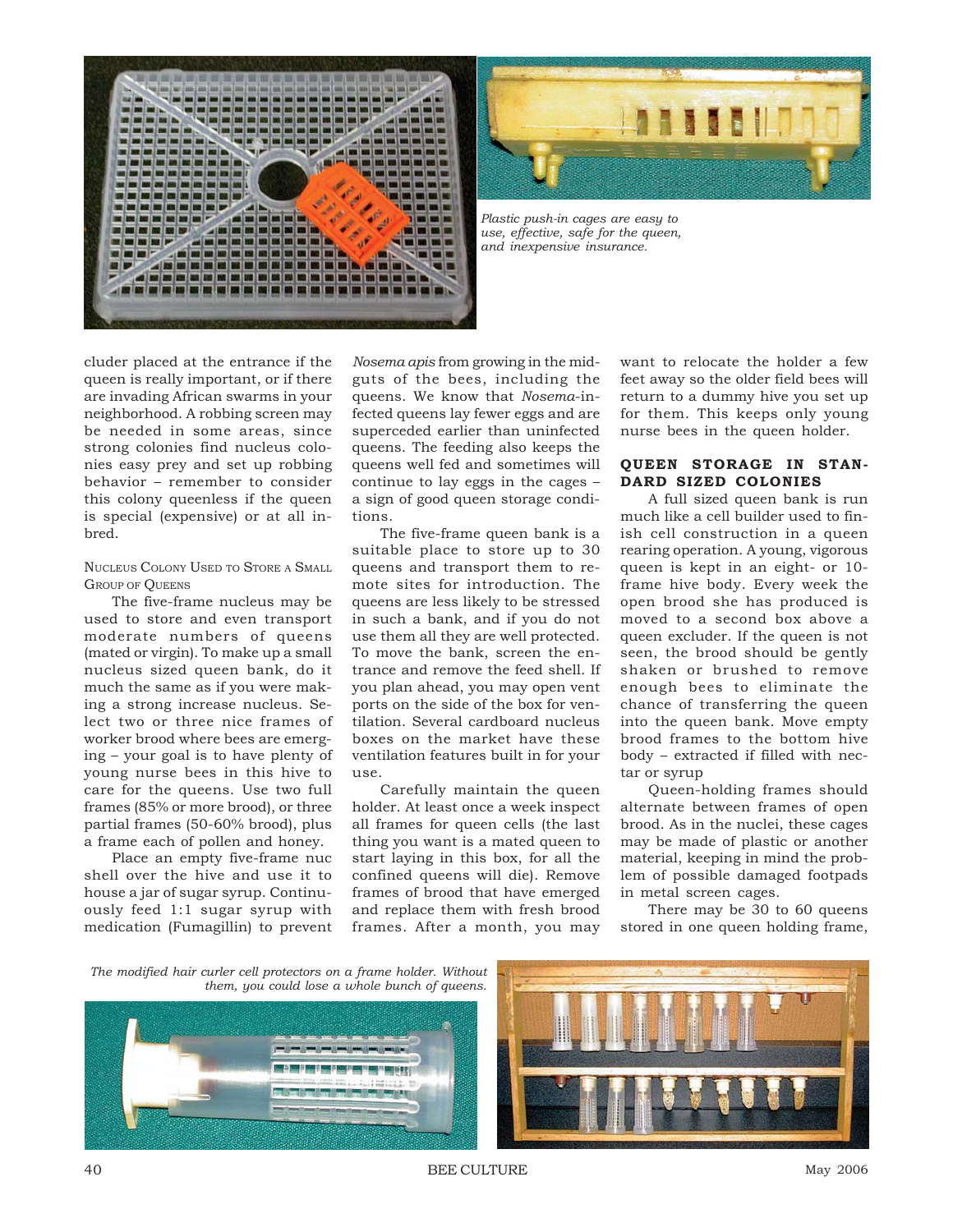with up to two frames per queen bank. That is a lot of queens (and dollars) in a single hive, so make sure you are confident of your queen bank skills before storing a large number of queens. Banked queens should be of the same age and genetic makeup. Given a choice, worker bees select queens of similar genetics and care for them better than 'foreign' queens of unrelated stock. Do not mix young virgin queens with old mated queens in the bank, for this may put one group at risk.

Queen banks MUST be constantly fed, preferably with a division board feeder or a top feeder to reduce robbing. *Your goal is to duplicate conditions found during swarming season, the peak of the season, where colonies have lots of incoming food and young bees.* Inside a queen holding colony where the bees are well fed, you may find that the queens are laying eggs in their cages! See that as a very good sign. Equipment must be bee tight so the host queen cannot get in to the area where queens are being banked. Once she starts egg-laying in the

*The mesh wire cages. Too-large openings allow colony workers access to the queen's foot – and tarsel gland damage can occur. Avoid these.*



queen holding area, the other queens die quickly.

#### USING BANKED QUEENS

Dr. Diana Sammataro and her coworkers at ARS-USDA, Tucson, have been looking at what happens to a queen pheromone signature when multiple queens are stored in a queen bank. Their preliminary information shows that banked queens shut down their individual pheromone production when stored in queen banks. They find that laying queens have a stronger pheromonal signature than those not engaged in egg laying. Therefore, the stored queen, one that cannot lay eggs because she is caged and not normally fed, cannot compete with a recently removed queen laying hundreds of eggs/day.

The significance of this should sound an alarm in all beekeepers regularly using commercially produced queens. A non-laying queen